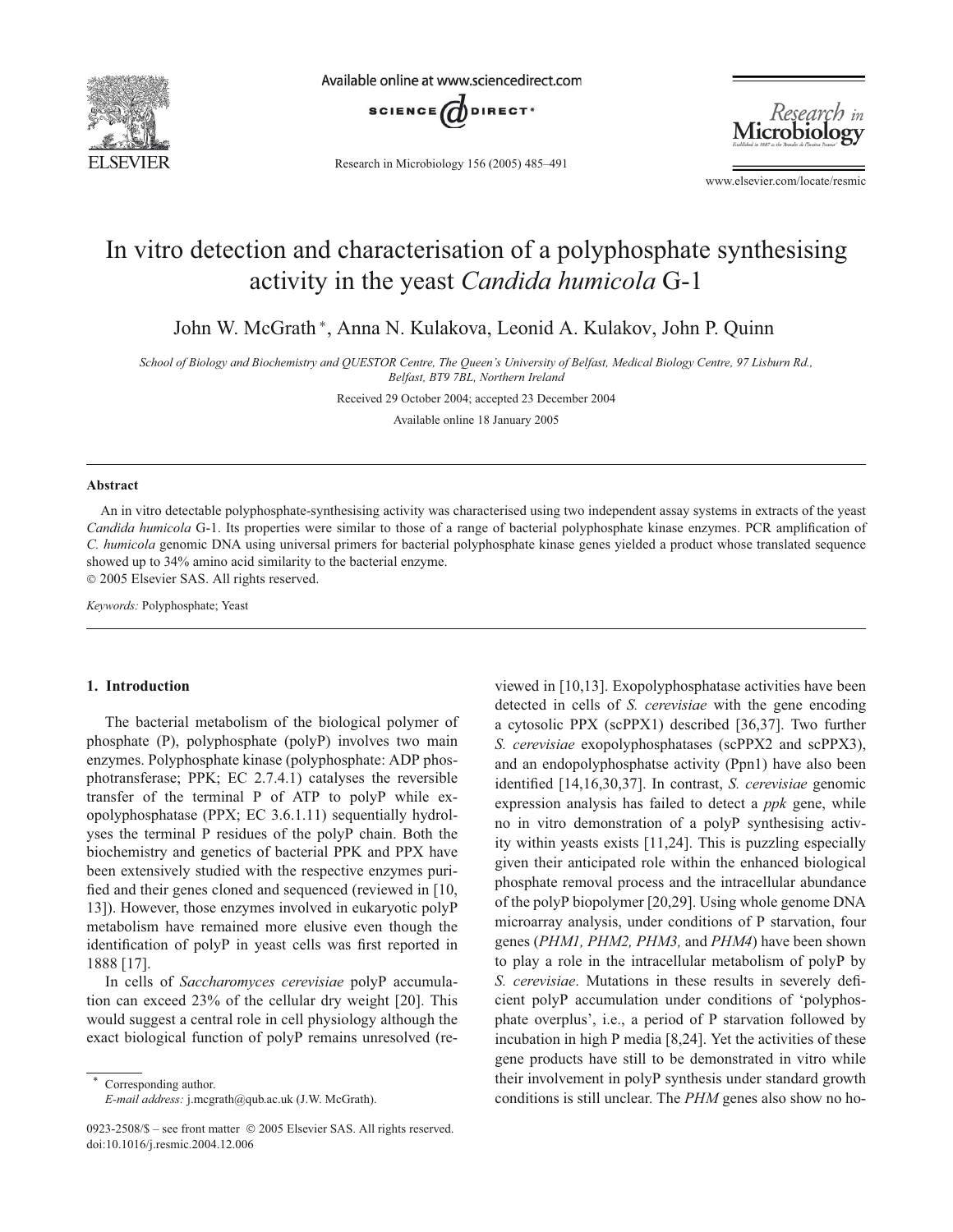mology to their functionally equivalent *Escherichia coli ppk* counterparts [4].

Research within our laboratory has recently identified an environmental yeast, *Candida humicola* G-1, in which intracellular polyP accumulation is stimulated during active growth at acid pH under fully aerobic conditions [18]. In this paper we demonstrate, using two independent assays, a polyP synthesising activity in *C. humicola* G-1 cell extracts and present an investigation of its properties.

#### **2. Materials and methods**

# *2.1. Organism, growth conditions and preparation of cell extracts*

*C. humicola* G-1, recently isolated by us from activated sludge, was grown at pH 5.5 using a glucose mineral salts medium as previously described [18]. Cells were harvested, in mid-log phase when polyP accumulation was known to be maximal, at 10 000 g for 15 min at 4  $\degree$ C and washed twice in 1.5 M NaCl. The cell pellet was resuspended in 2 ml wash buffer and disrupted at 40 000 psi using a Constant Systems One-Shot cell disrupter (Constant Systems Ltd., Warwickshire, UK). Cell homogenate was centrifuged at  $25\,000\,g$ and 4 ◦C for 30 min and the resultant supernatant or crude extract stored at 4 ℃ for not more than 24 h. Cell-free extracts, prepared from *C. humicola* G-1 cells grown at pH 7.5 when polyP accumulation did not occur, were used as controls.

#### *2.2. Enzyme assays*

PolyP synthesis was assayed in vitro by the method of Mullan et al. [22] which directly measures polyP formation, unlike many indirect assays used in other studies. The assay mixture (0.5 ml) consisted of: 50 mM Tris–HCl buffer (pH 7.0), 40 mM glycylglycine-KCl, 10 mM potassium phosphate (pH 7.0), 10 mM  $MgCl<sub>2</sub>$ , 15% (vol/vol) glycerol, 2.5 mM ATP and 5 mM Type 75 PolyP (Sigma). The reaction was initiated by the addition of 25 µl of *C. humicola* G-1 cell extract (0.15–0.25 mg protein) and incubated for 10 min at  $20^{\circ}$ C. The net amount of polyP produced was determined as previously described using the metachromatic dye toluidine blue [21]. Activity was expressed as the mean of three measurements, in µmol of polyP produced (as P residues) per min per milligram of cell extract protein. In addition to the method of Mullan et al. [22] polyP synthesising activity in cell extracts of *C. humicola* G-1 was further demonstrated using the wellestablished PPK assay of Robinson and Wood [28]. This indirectly measures polyP synthesis through the consumption of ATP which is determined via an ATP regeneration reaction using pyruvate kinase, lactate dehydrogenase and NADH. The consumption of the latter is monitored at 340 nm [28].

## *2.3. PCR amplification*

Total DNA from cells of *C. humicola* G-1 was isolated using the DNeasy Tissue kit (Qiagen). The nucleotide primers NLDE-F and TGNY-R, previously designed to amplify 1300-bp internal *ppk* fragments from various PPKexpressing bacteria [19], were used. Amplification (PCR) reactions were conducted with 100 ng of total DNA using Advantage 2 polymerase mix and 0.5 mM GC-melt (Clontech). Reactions were run as follows: initial denaturation at 95 °C for 5 min and then 35 cycles of 95 °C for 1 min,  $55 \degree C$  for 1 min and  $72 \degree C$  for 1.5 min with a final extension for 10 min at 72 ◦C. The PCR product obtained was purified with a BioRad purification kit and cloned into pGEM-TEasy vector (Promega). The nucleotide sequences of both strands were determined. Initial computer analysis of the sequences was performed using the DNASIS (Hitachi) software package. The alignment of sequences was performed using CLUSTALW [31] with gap open penalty set at 100 and gap extension penalty at  $-10$ . Other parameters were set at default values. The deduced amino acid sequence was compared with previously reported PPK sequences: *Bacillus halodurans* C-125 (accession No. 10173727), *Campylobacter coli* (2239078), *E. coli* K12 (1788839), *Helicobacter pylori* J99 (4154939), *Acinetobacter* sp. ADP1 (2462044), *Xylella fastidiosa* (9107809), *ppk* homolog type I (AF502189), *ppk* homolog type II (AF502196), *ppk* homolog type III (AF502194), *ppk* homolog type IV (AF502195) and *Rhodocyclus tenuis* (AF502199). Searches for nucleotide and amino acid sequence similarities were carried out using the FASTA and BLAST programs [26] in the EMBL and GenBank databases.

## **3. Results**

# *3.1. In vitro detection of polyphosphate synthesising activity*

When cell extracts, prepared from *C. humicola* G-1 cells grown to mid-log phase at pH 5.5, were incubated in assay buffer in the presence of Type 75 polyP  $(0.5 \text{ g/L})$  and 2.5 mM ATP a net increase in polyP concentration was detected by toluidine blue metachromasy. The rate of polyP formation was directly proportional to both the amount of protein present and to the assay time (Figs. 1 and 2). No change in polyP concentration was observed in assays from which cell extract had been omitted.

# *3.2. Polyphosphate synthesising activity: effects of pH, temperature, metal ions and phosphate*

The effect of pH on *C. humicola* G-1 polyP synthesising activity was examined over the pH range 4.0–8.8. The enzyme showed highest activity in the range 7.0–7.5 (Fig. 3).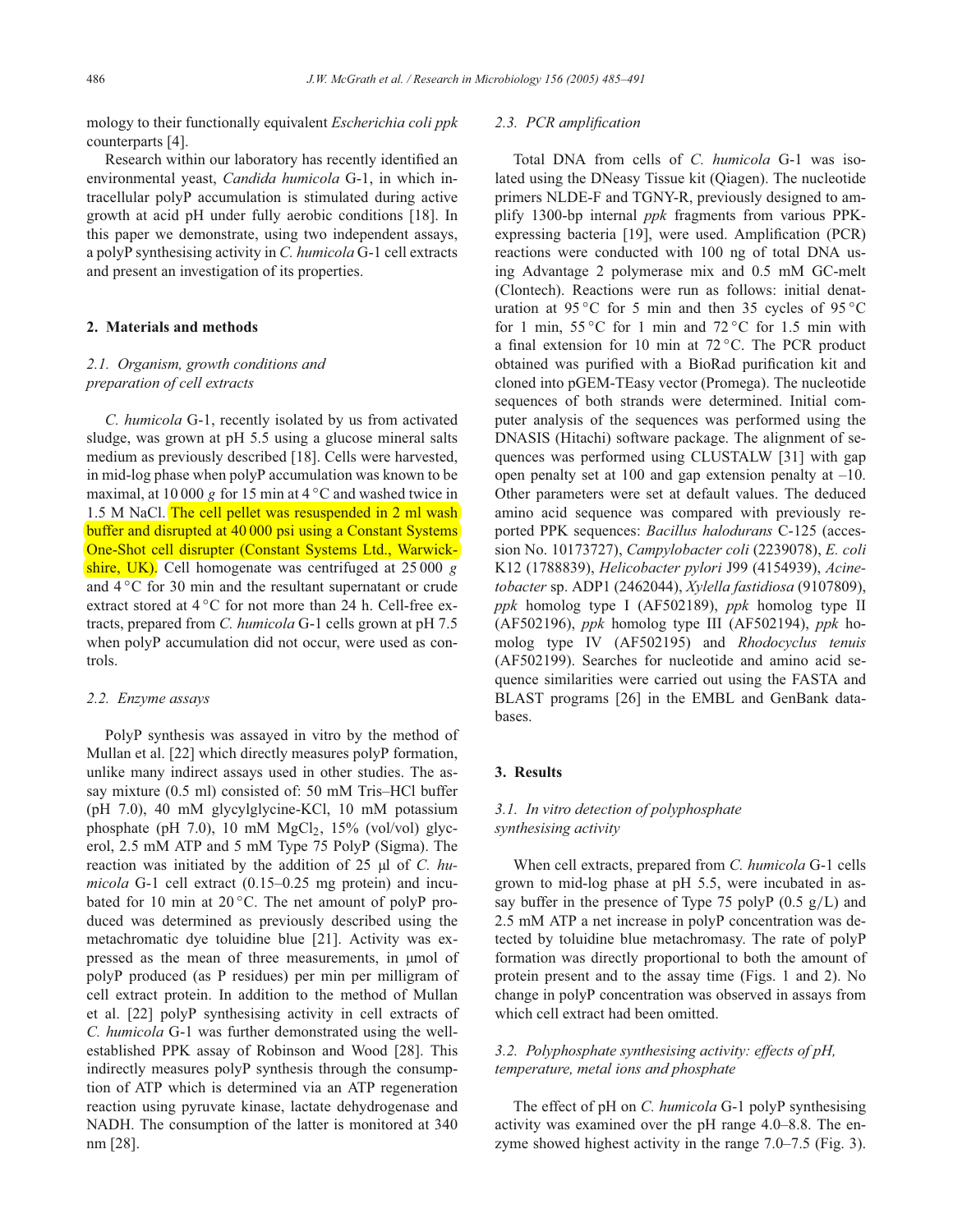

Fig. 1. Polyphosphate synthesis by cell extracts of *C.humicola* G-1 using varying concentrations of protein (0–0.45 mg/ml). Polyphosphate determination was carried out via the toluidine blue assay at 20 ℃ for 10 min.



Fig. 2. Polyphosphate synthesis by cell extracts of *C. humicola* G-1 over varying time periods (0–14 min). Polyphosphate determination was carried out via the toluidine blue assay at a protein concentration of 0.225 mg/ml at 20 ◦C.

The optimum temperature was found to be approximately  $37^{\circ}$ C (Fig. 4) and activity was rapidly lost during exposure to temperatures in excess of 40 ◦C.

Investigation of enzyme activation through the addition of metal ions to untreated cell extracts of *C. humicola* G-1 showed that neither the addition of  $Mn^{2+}$  nor



Fig. 3. Effect of pH on the *C. humicola* G-1 polyphosphate synthesising activity.



Fig. 4. Effect of temperature on the *C. humicola* G-1 polyphosphate synthesising activity using an incubation time of 10 min.

 $Zn^{2+}$  produced any detectable activity. However, the addition of  $Mg^{2+}$  (5 mM) resulted in a polyP synthesising activity of 0.11 µmol P/min/mg cell extract protein while  $Ca^{2+}$  (5 mM) resulted in a polyP synthesising activity of 0.05 µmol P/min/mg cell extract protein; the greatest levels of activation were obtained in the presence of 10 mM  $Mg^{2+}$ . In addition to metal ion activation the in vitro polyP synthesising activity was also dependent upon P concentration. Maximal activity (0.19 µmol P/min/mg of cell extract protein) occurred in the presence of 10 mM P: no detectable PPK activity was observed when P was omitted from the as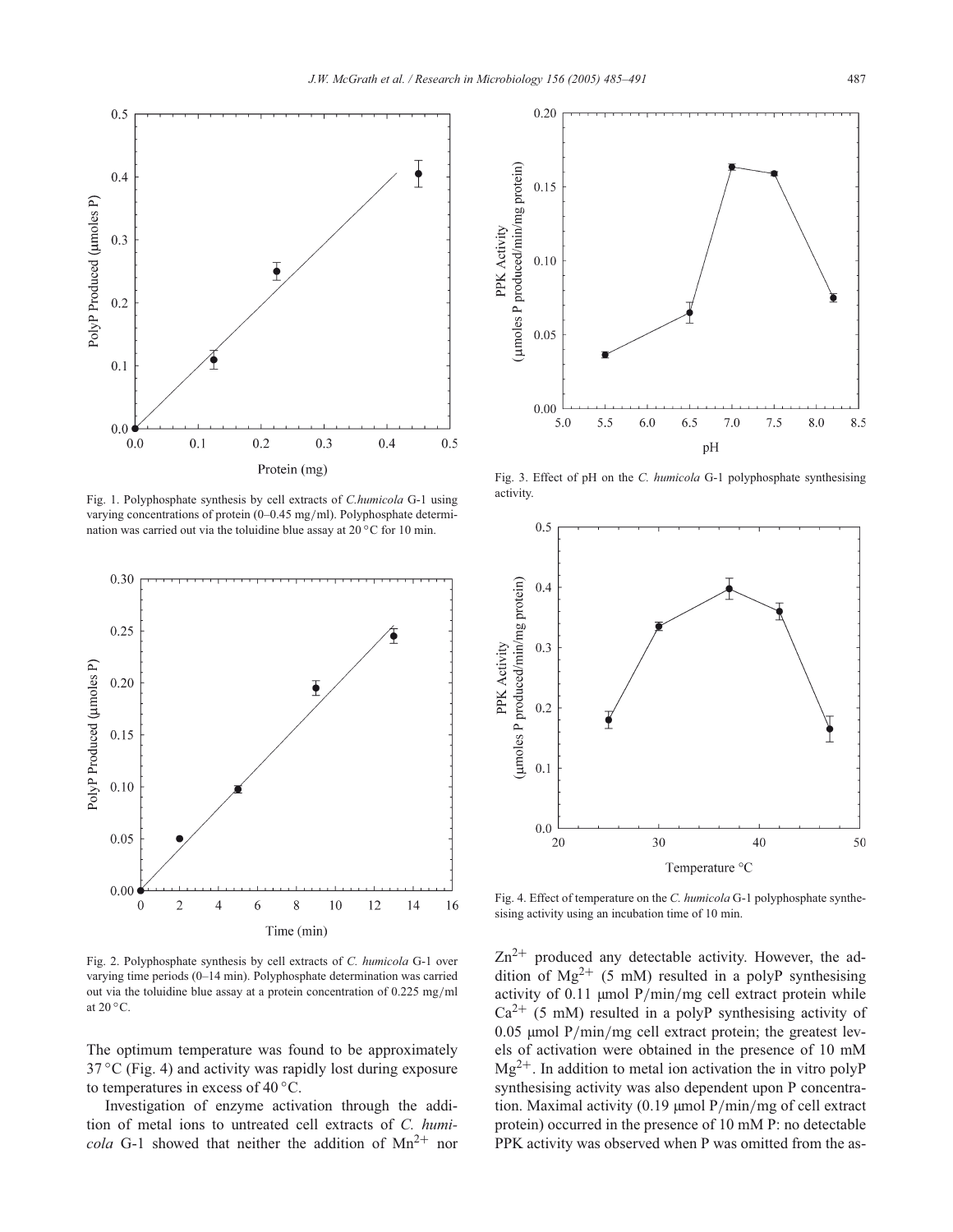say. PolyP (chain length 75 containing no detectable free P; 5 mM) also stimulated the activity, albeit 10-fold less than in the presence of an equivalent concentration of P.

## *3.3. Determination of* <sup>K</sup>m*,* <sup>V</sup>max *and enzyme specificity*

The kinetic constants of the polyP synthesising activity present in cell extract preparations from *C. humicola* G-1 were determined by the toluidine blue assay system [21]. Lineweaver–Burk plots were used to calculate  $K<sub>m</sub>$ and  $V_{\text{max}}$ . The enzyme's apparent  $K_{\text{m}}$  (in the presence of 10 mM  $Mg^{2+}$  and 10 mM potassium phosphate at pH 7.0 and 20 $\degree$ C) was 5.5 mM ATP with an apparent  $V_{\text{max}}$  of 1.33 µmol P/min/mg of cell extract protein. The utilisation of ATP for chain elongation was confirmed using the ATP-regenerating method of Robinson and Wood [28]. This assay has previously been successfully used in the determination of bacterial PPK activity [28]. Using this latter approach an apparent  $K<sub>m</sub>$  of 4.75 mM ATP and a  $V_{\text{max}}$  of 0.91 µmol P/min/mg of cell extract protein was detected. No in vitro polyP synthesis was observed when ATP was replaced in either assay by GTP, CTP or TTP.

# *3.4. PCR amplification, analysis of putative product and comparison with prokaryotic PPK sequences*

The biochemical characteristics of the polyP synthesising activity in *C. humicola* G-1 cell extracts appear to be strikingly similar to those properties previously described for prokaryotic PPKs. As universal bacterial *ppk* primers have recently been described [19] we decided to utilise these in an attempt to retrieve a homologous sequence from *C. humicola* G-1 DNA. Using these primers, under the PCR conditions described, we obtained a fragment of 1183 nucleotides. The translated amino acid sequence was compared with known bacterial PPK sequences. *C. coli* PPK and *H. pylori* J99 PPK showed the highest levels of amino acid similarity, 32% (14% of residues identical and 18% strongly similar) and 34% (12% of amino acids identical, 22% strongly similar) respectively. Sequence alignments of the *C. humicola* G-1 fragment and *C. coli* PPK are presented in Fig. 5.

### **4. Discussion**

 $\overline{M}$ 

Although the discovery of inorganic polyP in yeast dates back over one hundred years the enzymatic basis of polyP

| G1<br>$\ensuremath{\text{CCOL}}$ PPK | ---RMNFLGIYCTNLDEFLWWRNPTGAEP<br>MQTNPNMFLNRELSWLRFNSRVLDQCSRPLPLLERLKFVAIYCTNLDEFYMIRVAGLKQL<br>* * * * * * * * * * *                                                                                                                                                                                                                                                                                              | $-60$  |
|--------------------------------------|---------------------------------------------------------------------------------------------------------------------------------------------------------------------------------------------------------------------------------------------------------------------------------------------------------------------------------------------------------------------------------------------------------------------|--------|
| G1<br>CCOL PPK                       | VPESALIYVAKDGKYLHTNEEISSGVG--------------------------------NND<br>FSAGVNISSSDEMSPLOOLKAIRKYLHKEKDLLEHYFNEIISDLEKENLFIKNYENLDNN<br>$\ldots$ , $\star$ $\ldots$ , $\star$ $\ldots$ , $\star$<br>$: * :$                                                                                                                                                                                                               | 120    |
| G1<br>CCOL PPK                       | NATITFEPGKTYRIRVIAMTALTMFHFAIEDHDMQIIEIDGTEITPYPIDTIAISAAQRY<br>LKQKVYEYFFSTIFPVIVPIAVDATHPFPHLNNLSFSLAVNICDNTHPELIKFGMIRIPR<br>$\cdot :$ $*$ $:$ $:$ $*$ $*$ $:$ $*$ $:$ $:$ $:$ $:$ $:$ $:$ $:$ $:$ $:$ $*$                                                                                                                                                                                                       | $-180$ |
| G1<br>CCOL PPK                       | SILVTAKNOTDKNYAMMFMODPEMYDKVPDDLVLNNTVOIVYNSANEVPKOVLYESWAMI<br>VLPRFYEVSANVYVPIESIVEKHTEEIFPGYKLLTSAAFRVTRNADMVIEEEEADDFMMI<br>$\frac{1}{2}$ . $\frac{1}{2}$ . $\frac{1}{2}$ . $\frac{1}{2}$ . $\frac{1}{2}$ . $\frac{1}{2}$ . $\frac{1}{2}$ . $\frac{1}{2}$ . $\frac{1}{2}$ . $\frac{1}{2}$ . $\frac{1}{2}$ . $\frac{1}{2}$ . $\frac{1}{2}$ . $\frac{1}{2}$<br>$\cdot$ : $\cdot$ $\cdot$ $\star$ $\star$<br>1.111 | $-240$ |
| G1<br>$CCOL$ PPK                     | NETDMHPMVQQASFQPDVSLTLHVVFDTFDDGTNRASWTLDDGFQNSTFQSPKVPSIFSA<br>LEQGLKLRRKGAFVRLQIQKGADEQIVEFLNTHMKIFHKDVYEYSILLNLPSLWQIAGNK<br>* .:: $\cdots$ * .: .:. * :<br>Ш                                                                                                                                                                                                                                                    | $-300$ |
| G1<br>CCOL PPK                       | LSMGQDATQPQVYGHQTNAIPLKHGDVVELRVHNWDSGHHPFHLHGHTFQVIEKSFDVTS<br>TFTHLLSPLYTPKTLPPFDENLSIFDAIDKEDILIIQPFESFDPVYKFIKEASKDPEVIS<br>$\cdot$ * * .:: $\cdot$ $\cdot$ $\cdot$ * . ::: $\frac{x}{1} \cdot \frac{x}{1}$<br>$\mathbb{Z}$                                                                                                                                                                                     | $-360$ |
| G1<br>CCOL PPK                       | DDPVINPQVVDDQKNPIHRDTITIPPTGMVVLRLIADNPGAWFFHCHIDWHLTSGLAVVF<br>IRMTLYRVEKNSNIVQALIGAASAGIQVTVMVELKARFDEENNLHWAKALENAGAHVIYG<br>$*$ ::. $*$ *<br>$:$ *<br>.<br>$\cdots$<br>:                                                                                                                                                                                                                                        | $-420$ |
| G1<br>CCOL PPK                       | IEAPDVMOKTLTVPOOMLDHCKFFNOPTTGNYHAKTAR<br>ITGFKVHAKVSOVIRKKGDKLKFYMHLSTGNYNASSAK<br>$-458$<br>* , , * *, * ; ; *, * *; ; ; ****;*,;*;<br>V                                                                                                                                                                                                                                                                          |        |

Fig. 5. Alignment of *C. coli* PPK with an amino acid sequence derived from *C. humicola* G-1. Numbers II, III, V and VI refer to regions of high homology previously described from prokaryotic PPK alignments [35].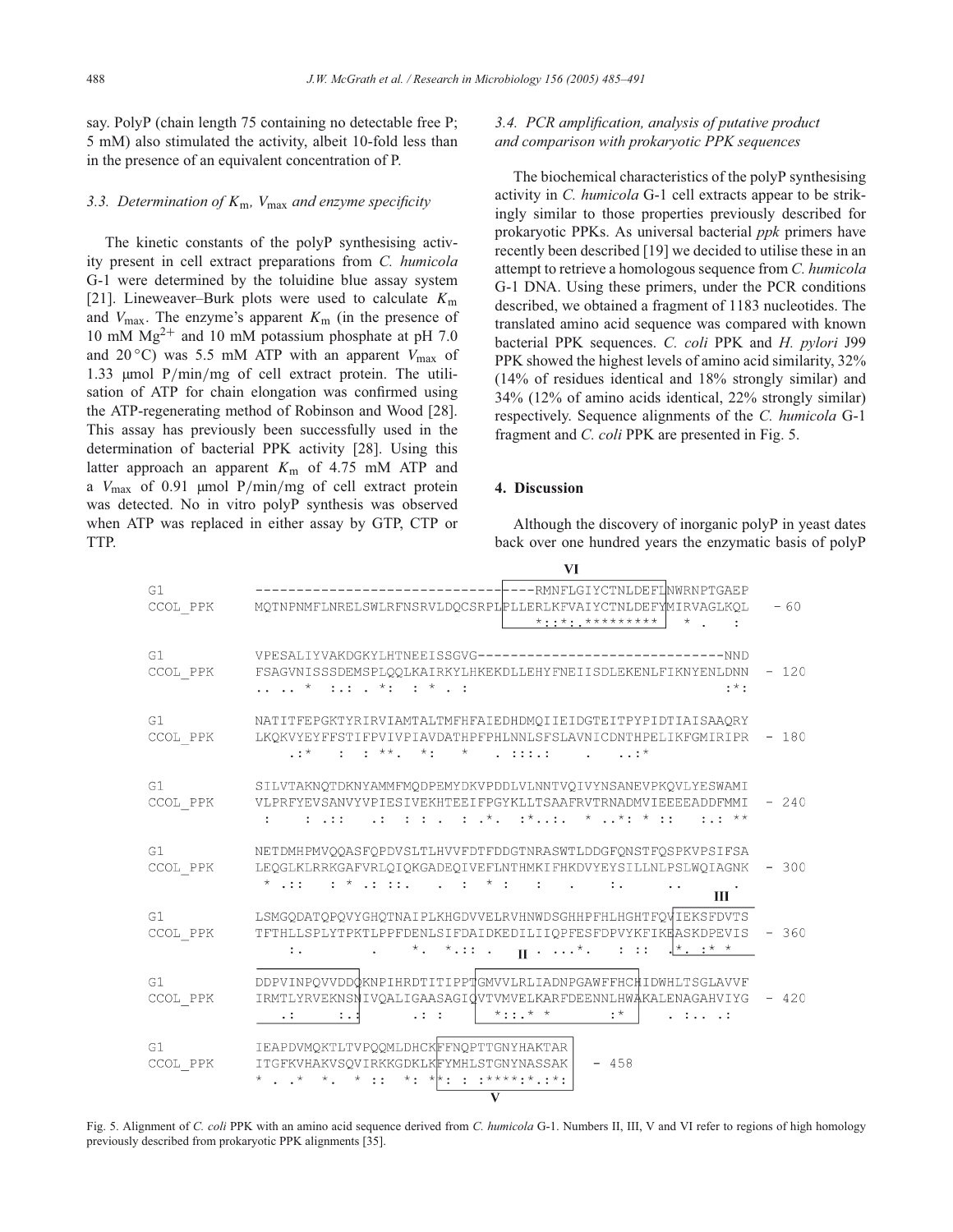synthesis in eukaryotes remains unresolved [13,24]. Currently, no in vitro demonstration of a polyP synthesising activity within yeasts exists [24]. We have previously described the isolation of an environmental yeast, *C. humicola* G-1, which accumulates intracellular polyP in response to an acid environment [18]. When cell extract preparations from cells of this isolate, grown at pH 5.5, were incubated in the presence of Type 75 polyP (5 mM) and ATP (2.5 mM) a net increase in polyP concentration could be detected using toluidine blue metachromasy [22] (Figs. 1 and 2). This technique, previously developed by us, is an effective non-radioactive alternative for the in vitro measurement of polyP synthesising activity, with its main advantage being the direct measurement of polyP concentration increase. This is essential as failure to fully quantify polyP production has resulted in the previous misidentification of an in vitro polyP forming activity within *S. cerevisiae* [3,7]. This reported activity was believed to be the first identification of a yeast PPK but, due to an ambiguity in the assay system used, it was actually an exopolyphosphatase working in concert with the ADP-P phosphate exchange activity of the enzyme diadenosine- $5'$ ,  $5'''$ - $P<sup>1</sup>$ ,  $P<sup>4</sup>$ -tetraphosphate<br> $\alpha$ ,  $B$ -phosphorylase [31]. Our toluiding blue assay by di<sup>α</sup>, <sup>β</sup>-phosphorylase [3]. Our toluidine blue assay, by directly measuring changes in polyP concentration, prevents interference by enzymes such as diadenosine-5',  $5''-P^1$ ,  $P^4$ -<br>tetraphosphate  $\alpha$ , B-phosphorylase and adenylate kinase. We tetraphosphate <sup>α</sup>, <sup>β</sup>-phosphorylase and adenylate kinase. We have previously successful utilised this procedure to investigate PPK activity present in cell extracts of *Burkholderia cepacia* AM19 [22]: this isolate similarly displays enhanced P uptake and polyP accumulation in response to acid stress. Confirmation of in vitro polyP synthesis in *C. humicola* G-1 cell extracts was achieved using the established and widely cited ATP regenerating protocol of Robinson and Wood [28]. This assay indirectly measures PPK activity through the consumption of ATP. Using both methods an unambiguous polyP synthesising activity could be detected in cell extracts of *C. humicola* G-1. Both these assay systems were therefore further exploited to determine the biochemical properties of the activity. This study represents the first in vitro demonstration of enzyme-catalysed polyP formation in yeasts.

The biochemical investigation of *C. humicola* G-1 polyP synthesising activity revealed a striking similarity to previously characterized bacterial PPKs. For example activation of in vitro polyP synthesis by divalent cations and in particular  $Mg^{2+}$  is a characteristic common to all prokaryotic PPKs [23,24,32,34]. Kinetically, using the toluidine blue assay, the activity had an apparent  $K<sub>m</sub>$  of 5.5 mM ATP and  $V_{\text{max}}$  of 1.33 µmol P/min/mg of cell extract protein while an apparent  $K_{\rm m}$  of 4.75 mM ATP and a  $V_{\rm max}$  of 0.91 µmol <sup>P</sup>/min/mg of cell extract protein was determined using the Robinson and Wood method [28]. These results compare with <sup>K</sup><sup>m</sup> values for purified PPKs from *E. coli* (2.0 mM ATP) [1], *Neisseria meningitidis* (1.5 mM ATP) [33], *Acinetobacter* sp. strain ADP1 (1.0 mM ATP) [34] and *Vibrio cholera* (0.05 mM ATP) [25] and the PPK of *B. cepacia* AM19 assayed in cell extracts (1.18 mM ATP) [22].

Of particular interest from those studies on prokaryotic PPKs is the apparent stimulation of kinase activity in the presence of P and polyP [33]. The PPK activities of *N. meningitidis*, *Propionibacterium shermanii* and *B. cepacia* AM19 are stimulated 6-fold, 10-fold and 30-fold, respectively, by the addition of P to the reaction buffer [22,27,33]. *C. humicola* G-1 in vitro polyP synthesising activity shows a similar dependence upon P with maximal activity  $(0.19 \mu m)$ <sup>P</sup>/min/mg of cell extract protein) occurring in the presence of 10 mM P. Stimulation of PPK activity by P is a characteristic of the regulation of this enzyme in many prokaryotes. Indeed, competitive inhibition of the alleged *S. cerevisiae* PPK by P provided further confirmation of its true identity as diadenosine-5',  $5'''-P^1$ ,  $P^4$ -tetraphosphate<br> $\alpha$ , B-phosphorylase rather than PPK [3]. This activation may <sup>α</sup>, <sup>β</sup>-phosphorylase rather than PPK [3]. This activation may reflect either a requirement of P to act as a primer for polyP chain synthesis or an allosteric effect [3]. Given the potential physiological role of polyP in the maintenance of intracellular P levels, such a fine control mechanism could provide a means by which polyP synthesis would be enhanced in response to high intracellular P concentrations [3] [33]. Activation of polyP synthesis by P would therefore provide one mechanism through which cells could control in vitro activity and intracellular P/polyP concentrations.

The polyP synthesising activity from *C. humicola* G-1 is specific in its utilisation of ATP as the phosphoryl donor for polyP chain elongation with no detectable biosynthetic activity observed in the presence of GTP, CTP or TTP. Specificity for ATP as the nucleoside triphosphate for the formation of polyP has been similarly observed in *E. coli* [15], *N. meningitidis* [33] and *B. cepacia* AM19 PPK [22]. This exclusive use of ATP may suggest a role for polyP in regulating the cellular energy charge [33].

From these biochemical results it would appear that the polyP synthesising activity present in cell extracts of *C. humicola* G-1 has many features in common with those of prokaryotic PPKs. We therefore attempted to retrieve, using PCR, a *ppk* homologue from *C. humicola* G-1. The universal primers NLDE-F and TGNY-R have recently been developed to retrieve fragments of putative *ppk* genes from samples of activated sludge displaying enhanced biological phosphate removal: four novel *ppk* homologues were found in activated sludge biomass using this approach [19]. Amplification with these primers in bacteria gives a 1300-bp fragment [19]. No sequences with significant homology to those encoded by the primers were detected in any available eukaryotic database apart from an internal portion of NLDE-F (nucleotides: 6–26) which is 90% identical to a *Schizosaccharomyces pombe* chromosome 1 sequence. Using these primers we obtained a fragment close to the expected size (1183 nucleotides). The sequence showed highest amino acid similarity—32%—with *C. coli* (14% of residues identical and 18% strongly similar; Fig. 5) and 34% similarity with *H. pylori* J99 (12% of amino acids identical, 22% strongly similar). Prokaryotic PPK sequences contain 10 highly homologous motifs, with 4 of these occurring in the first 460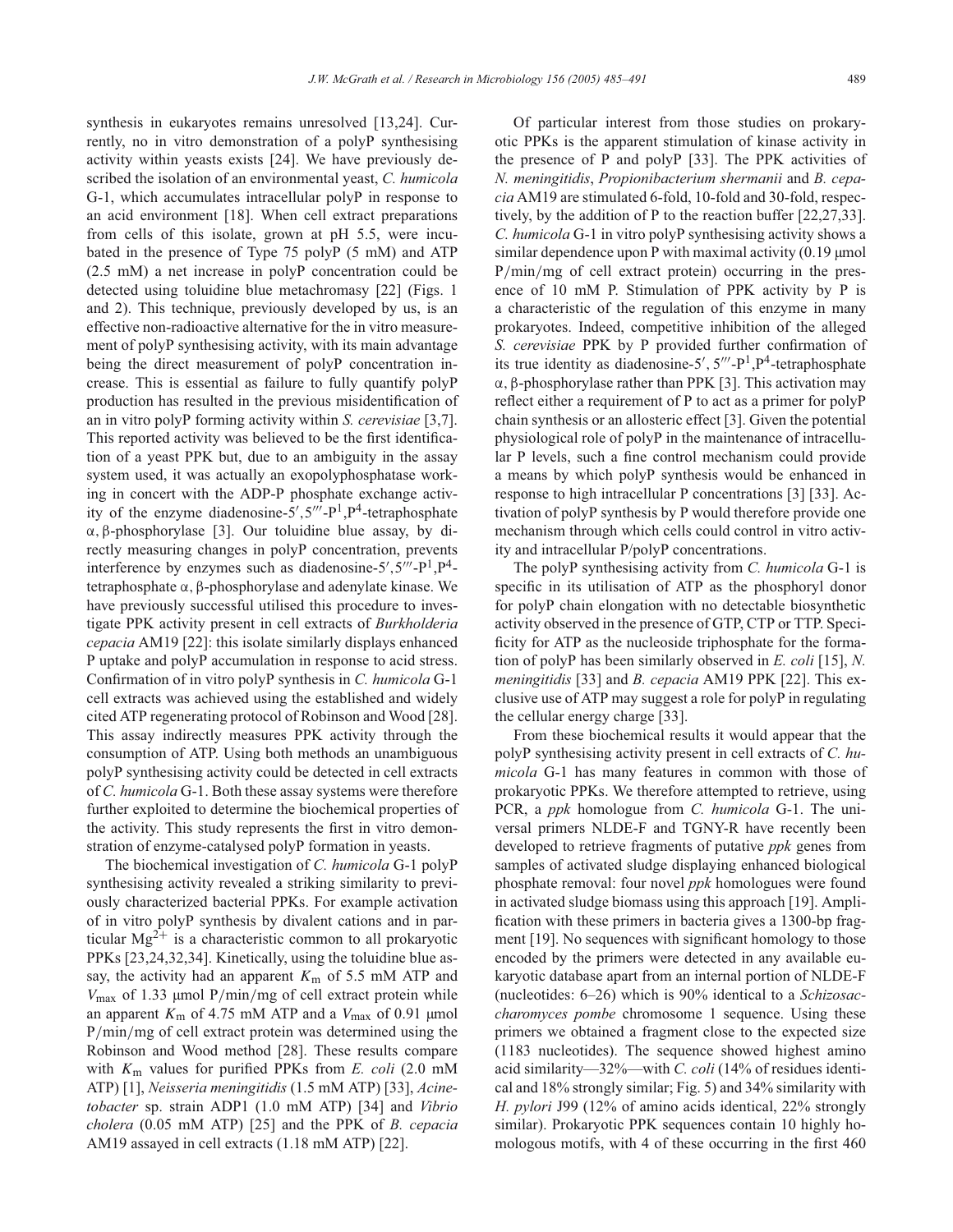residues of the amino terminus (Fig. 5) [35]. We also observed stronger conservation within some of the regions. Region VI displayed the highest level of homology with 55% of the amino acids identical, 33.3% strongly similar and 5% weakly similar to *C. coli* PPK (Fig. 5). The amino acids of Region V were 35% identical, 30% strongly similar and 5% weakly similar while the residues of Region 11 were 20% identical, 15% strongly similar and 5% weakly similar. Region 111 had the lowest level of amino acid similarity with 15% identical, 20% strongly similar and 15% weakly similar (Fig. 5). From prokaryotic PPK alignment studies the lowest degree of homology is observed between residues ∼130 and 320 [35]. This may account for our low overall, but still statistically significant, level of amino acid homology despite the clear conservation within the four motifs. The % amino acid similarity between the *C. humicola* G-1 fragment and *C. coli* PPK is therefore consistent with previous alignment studies within prokaryotic PPK sequences [35].

When compared to existing database entries the *C. humicola* G-1 fragment also showed similarity to a number of putative yeast oxidase sequences, with up to 40% of amino acid identity (accession No. 22506642 and 15146339). No significant similarity was observed between the *C. humicola* G-1 fragment and the *PHM1, PHM2, PHM3,* and *PHM4* genes of *S. cerevisiae* (amino acid similarities were in the region 2–6%). These four *PHM* genes, previously shown to be essential for polyP accumulation in *S. cerevisiae* by the 'polyP overplus' phenomenon, are also identical to the *VTC2, VTC3, VTC4* and *VTC1* genes respectively, which are involved in a vacuolar transporter chaperon [5] and function as regulators of vacuolar  $H^+$ -ATPase activity [2,5,24]. As genomic expression analysis has failed to detect a *ppk* gene in *S. cerevisiae* it has been suggested that in this yeast P is incorporated into polyP by utilising the proton motive force to drive phosphoanhydride bond formation [24]. No in vitro polyP synthesising activity has, however, been described for these proteins [24].

Taken together, the biochemical results using two independent assay methods, the similarity between the *C. humicola* G-1 fragment and *C. coli* PPK, coupled with the lack of similarity to the *PHM* genes of *S. cerevisiae,* would suggest that, at least in some yeast species, a polyP synthesising activity similar to prokaryotic PPK may exist. This could be a reflection of the conditions under which polyP accumulation occurs in *C. humicola* G-1. PolyP studies on *S. cerevisiae* have traditionally been carried out using the 'polyP overplus' method to induce polyP accumulation. *C. humicola* G-1 accumulates up to 5.7% of its dry weight as P during active growth at pH 5.5 under normal culture conditions: no prior P starvation is required to induce polyP accumulation. By contrast, polyP accumulation by *S. cerevisiae* at acid pH is minimal during the maximal growth phase and increases only during stationary phase [9]. Additionally, the *PHM* genes of *S. cerevisiae* belong to the group of P starvation (PHO-regulated) genes whose expression is triggered by P starvation [24]. Their role in the accumulation of intracellular polyP under high P conditions, as is the case for *C. humicola* G-1, remains unresolved and might suggest the existence of alternative polyP synthesising routes. Indeed the existence of several polyP producing pathways has been described in *E. coli* CA10 [6], *N. meningitidis* BNCV [32], *P. aeruginosa* 8830 [38] and *Acinetobacter* sp. strain ADP1 [34] while the synthesis of yeast surface high molecular weight polyP occurs via a pathway closely resembling that involved in the biosynthesis of cell wall mannoproteins and catalysed by the enzyme dolichylpyrophosphate:polyP phosphotransferase [12].

This report demonstrates, for the first time, an in vitro polyP synthesising activity in a yeast isolate. Biochemical and genetic characterisation suggests that this activity may be similar to that of PPK enzymes of prokaryotes.

#### **Acknowledgements**

The work was supported by the Biotechnology and Biological Sciences Research Council, UK (grant 81/E11490); the Queen's University Environmental Science and Technology Research Centre (QUESTOR), Severn Trent Water Ltd., Yorkshire Water Ltd., the Northern Ireland Water Service, a Strategic Research Infrastructure (SRIF) grant for Environmental Engineering and Biotechnology at the Queen's University Belfast, and the Invest Northern Ireland RTD Centres of Excellence Programme.

## **References**

- [1] K.H. Ahn, A. Kornberg, Polyphosphate kinase from *Escherichia coli*—purification and demonstration of a phosphoenzyme intermediate, J. Biol. Chem. 265 (1990) 11734–11739.
- [2] C. Auesukaree, T. Homma, H. Tochio, M. Shirakawa, Y. Kaneko, S. Harashima, Intracellular phosphate serves as a signal for the regulation of the PHO pathway in *Saccharomyces cerevisiae*, J. Biol. Chem. 279 (2004) 17289–17294.
- [3] J.W. Booth, G. Guidotti, An alleged yeast polyphosphate kinase is actually diadenosine-5',  $5'''$ - $P^1$ ,  $P^4$ -tetraphosphate α, β-phosphorylase,<br>L Biol. Cham. 270 (1995) 19377-19382 J. Biol. Chem. 270 (1995) 19377–19382.
- [4] S.T. Cardona, F.P. Chavez, C.A. Jerez, The exopolyphosphatase gene from *Sulfolobus solfataricus*: Characterization of the first gene found to be involved in polyphosphate metabolism in *Archaea*, Appl. Environ. Microbiol. 68 (2002) 4812–4819.
- [5] A. Cohen, N. Perzov, H. Nelson, N. Nelson, A novel family of yeast chaperons involved in the distribution of V-ATPase and other membrane proteins, J. Biol. Chem. 274 (1999) 26885–26893.
- [6] E. Crooke, M. Akiyama, N.N. Rao, A. Kornberg, Genetically altered levels of inorganic polyphosphate in *Escherichia coli*, J. Biol. Chem. 269 (1994) 6290–6295.
- [7] S. Fetler, A.J.C. Stahl, Enzymes du metabolisme des polyphosphates dans la leure: III. Purification et proprietes de la polyphosphate-ADPphosphotransferase, Biochimie 55 (1973) 245–251.
- [8] F.M. Harold, Inorganic polyphosphate in biology: Structure, metabolism, and function, Bacteriol. Rev. 30 (1966) 772–794.
- [9] B.J. Katchman, W.O. Fetty, Phosphorus metabolism in growing cultures of *Saccharomyces cerevisiae*, J. Bacteriol. 69 (1955) 607–615.
- [10] A. Kornberg, C.D. Fraley, Inorganic polyphosphate: A molecular fossil come to life, ASM News 66 (2000) 275–280.